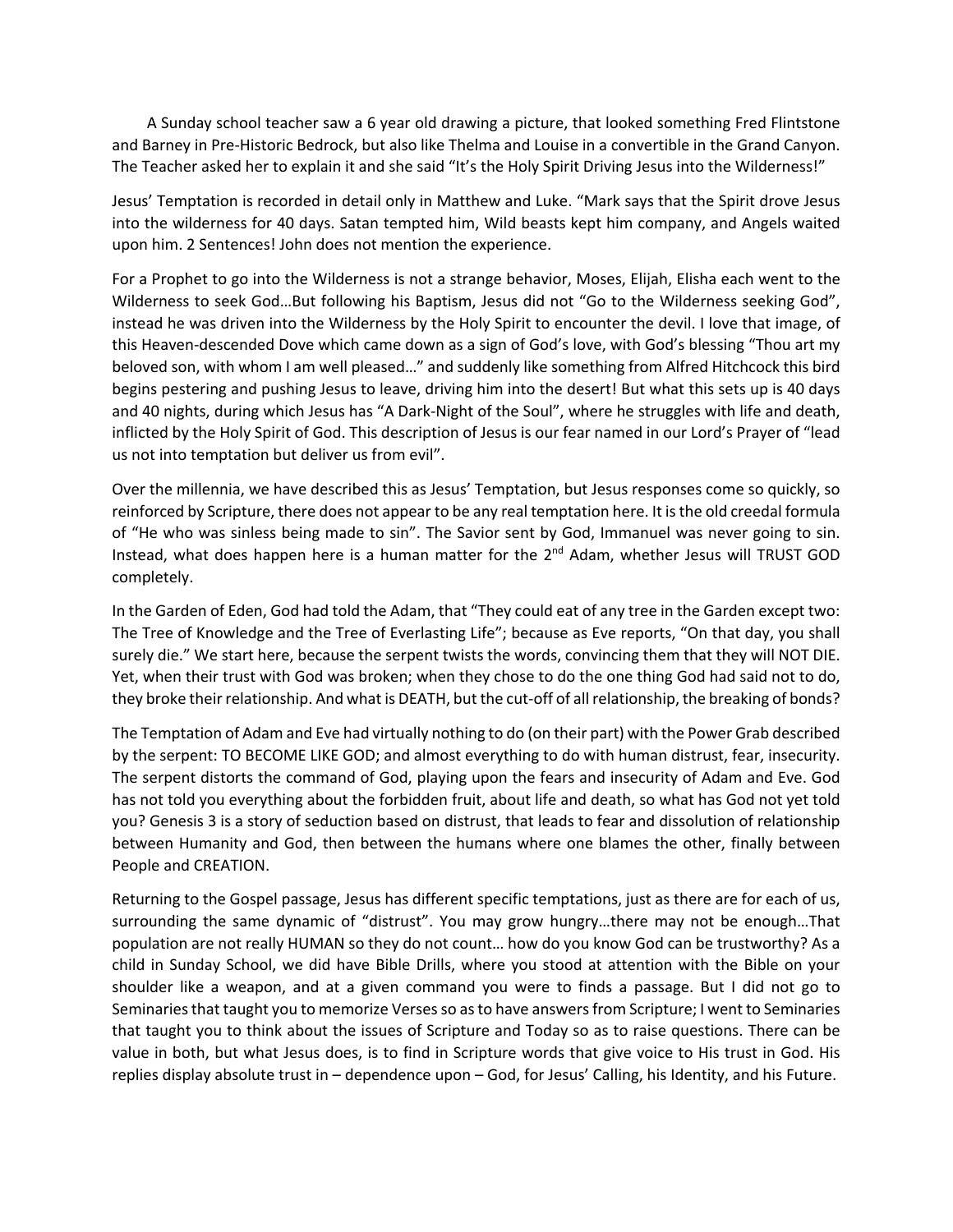There is a critical link between Temptation and Trust. To the degree that we trust God for our daily needs, for our purpose and identity as "children of God", the temptations of the world have little appeal. However, the degree to which we allow our insecurities, worry and doubt to lead us to distrust, we are open to the possibility, the appeals, the temptation that everything is UP TO US ALONE. That possibly God is not able to provide, or does not care about us, so we better take matters into our own hands. To quote the film "Jurassic Park" or the Soviet assumption regarding Ukraine: "You never questioned that just because you had the power to do something, whether you should!"

Rather than focusing upon the challenges put to Jesus, because we each have our own temptations, this morning I would suggest that we think *about the place* where our testing takes place. For Adam and Eve it was The Garden, for Jesus "The Wilderness", according to John it would be in the Garden again before Jesus' arrest when he prayed "May this cup pass from me, not according to my will but Thy will". I believe each of us have our own wilderness. Maybe it looks like the Hospital Waiting Room, hoping against hope that the chemo that makes you sick and kills cells, is winning. Maybe it is the Waiting Room, waiting while your partner sees their doctor or therapist. Maybe the wilderness is the cheap motel after you have been kicked out of your house. Maybe it looked like the parking lot where you could not find your car after your job was taken away. It may even be a kind of desert in your own chest, where you begged for a word from God, hearing nothing over the wheezing bellows of your own breath.

Wilderness comes in so many different shapes and sizes, that the only way you can tell you are in the Wild, is to look around for what you regularly count on to save your life, and come up empty. No food. No special power. No special protection. Just a Scripture-versed Satan and a deserted beach without ocean. Not a place any of us would seek, in fact many spend a great deal on doctors and therapists to keep them out of this, but no one has ever succeeded entirely, not forever.

Ultimately, each of us have a journey through the wilderness, in search of who we really are and what matters to us. That sounds like a Condemnation, but I do not think it is; it is actually Good News, because though no one wants to go there, and those of us who have been lost in the wilderness never want to visit it again soon, the wilderness is one of the most spirit-filled, reality-based, life-changing places of integrity, a person can ever be.

Take Jesus for an example, What did that 6 week famishing stretch in the wilderness do for him? It freed him from all evil attempts to distract him from his purpose, from his faith, from hunger cravings for carbs that have no power to give life, from any illusion he might have had that God would make choices for him, or save him from death. After 40 days in the wilderness, Jesus had first-hand experience trusting the Spirit that had led him into the wilderness to lead him out, with a clarity and grit unavailable anywhere else.

I was at least 30 before I realized that the Season of LENT was not about punishing myself for being human. And it took at least another 5 years to figure out that doing without Hershey's or enrolling in a Class was not going to change my world. I am impressed by anyone who makes a conscious choice to change, to live without their pacifying anesthesia for a while. I mean, almost everyone uses something, perhaps Murder Mysteries, Facebook, reruns of Outlander, Pottery Barn catalogues. I am not condemning those things, just naming them as distractions we reach for when we are too tired, too sad, too afraid to enter the wilderness at the present time; when life is too much for us to make the effort to consider what our issues are really all about, or who else is involved.

The problem for most of us is that we cannot instantly power off our Cell Phones, and hear the Still Small Voice of God. What we have instead are 40 Nights and 40 days for discovering what life is like absent our usual crutches; which is how most of us learn how we started using them in the first place. Once you turn